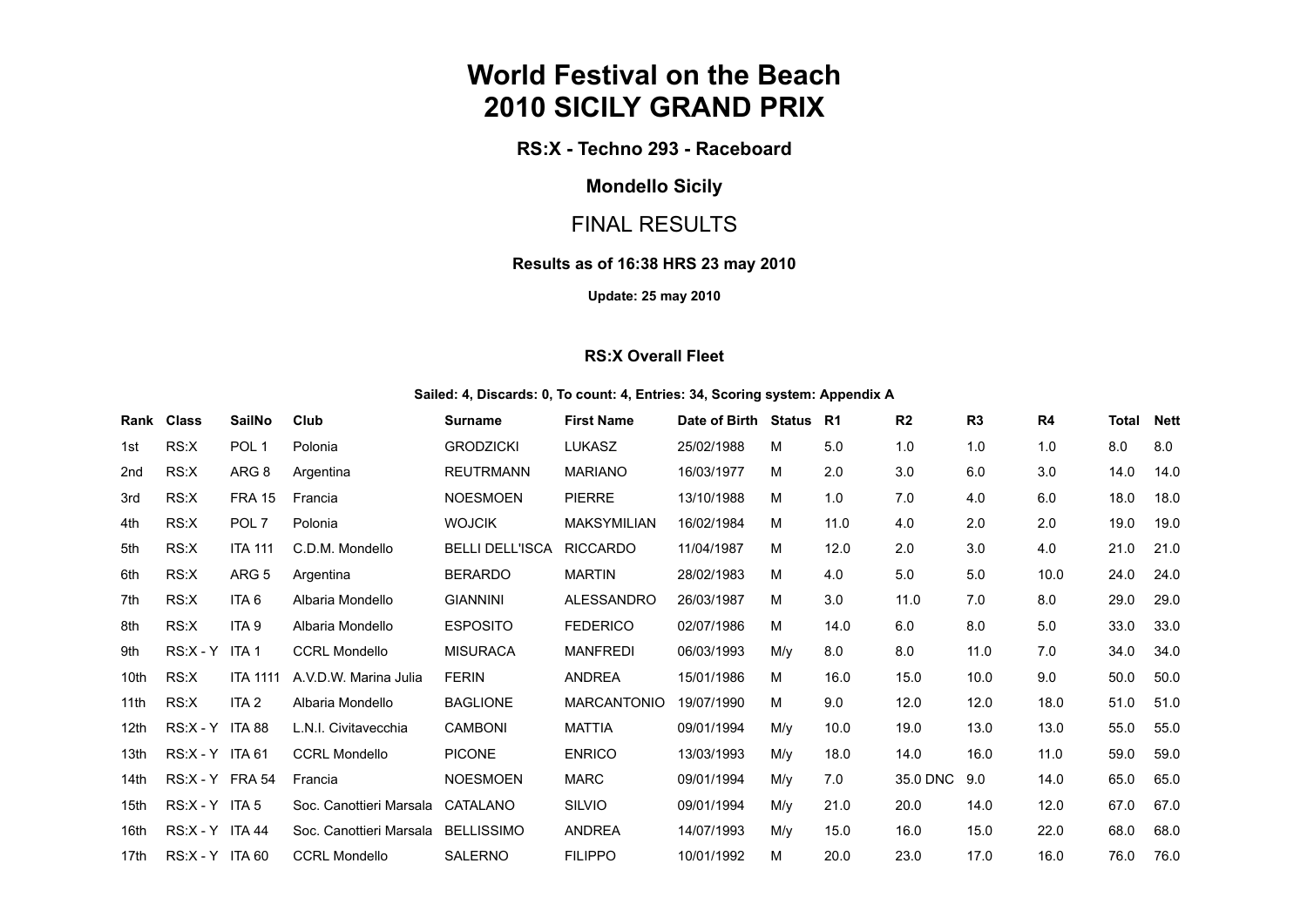| 18th             | $RS:X - Y$        | <b>ITA 82</b>    | L.N.I. Civitavecchia    | <b>FANCIULLI</b>    | <b>VERONICA</b> | 14/02/1994 | $F/\gamma$ | 24.0     | 21.0          | 20.0     | 15.0     | 80.0  | 80.0  |
|------------------|-------------------|------------------|-------------------------|---------------------|-----------------|------------|------------|----------|---------------|----------|----------|-------|-------|
| 19th             | RS:X              | HUN <sub>7</sub> | Ungheria                | <b>DETRE</b>        | <b>DIANA</b>    | 22/11/1983 | F          | 25.0     | 18.0          | 21.0     | 19.0     | 83.0  | 83.0  |
| 20th             | RS:X              | <b>NZL 22</b>    | Nuova Zelanda           | <b>ELLIS</b>        | <b>RICHARD</b>  | 22/11/1989 | м          | 26.0     | 17.0          | 18.0     | 23.0     | 84.0  | 84.0  |
| 21st             | RS:X              | HUN <sub>1</sub> | Ungheria                | <b>GADORFALVI</b>   | A'RON           | 05/12/1977 | м          | 6.0      | 9.0           | 35.0 DNC | 35.0 DNC | 85.0  | 85.0  |
| 22 <sub>nd</sub> | $RS:X - Y$        | <b>ITA 81</b>    | L.N.I. Civitavecchia    | <b>GUZZONE</b>      | <b>DANIELE</b>  | 18/05/1994 | M/y        | 28.0     | 27.0          | 19.0     | 20.0     | 94.0  | 94.0  |
| 23rd             | RS:X              | <b>ITA 11</b>    | <b>Marina Militare</b>  | <b>LINARES</b>      | LAURA           | 16/03/1990 | F          | 17.0     | 10.0          | 35.0 DNC | 35.0 DNC | 97.0  | 97.0  |
| 24th             | $RS:X - Y$        | <b>ITA 26</b>    | Albaria Mondello        | <b>LA MANTIA</b>    | <b>RICCARDO</b> | 09/11/1993 | м          | 22.0     | 26.0          | 25.0     | 25.0     | 98.0  | 98.0  |
| 25 <sub>th</sub> | RS:X-Y POL2       |                  | Polonia                 | <b>IDZIAK</b>       | <b>HANNA</b>    | 26/07/1994 | F/v        | 23.0     | 22.0          | 27.0     | 27.0     | 99.0  | 99.0  |
| 26th             | $RS:X - Y$ ITA 10 |                  | Soc. Canottieri Marsala | <b>FINA</b>         | <b>DAVIDE</b>   | 04/08/1995 | M/y        | 27.0     | 28.0          | 28.0     | 17.0     | 100.0 | 100.0 |
| 27th             | RS:X              | <b>NZL 99</b>    | Nuova Zelanda           | <b>KOSINSKA</b>     | <b>NATALIA</b>  | 18/04/1981 | F          | 19.0     | 13.0          | 35.0 DNC | 35.0 DNC | 102.0 | 102.0 |
| 28th             | $RS:X - Y$        | <b>ITA 45</b>    | Soc. Canottieri Marsala | <b>FERRACANE</b>    | <b>BRUNA</b>    | 07/12/1994 | F/v        | 31.0     | 25.0          | 22.0     | 24.0     | 102.0 | 102.0 |
| 29th             | RS:X - Y ARG 5    |                  | Argentina               | <b>LOPEZ BECKER</b> | <b>JAZMIN</b>   | 05/06/1992 | F/y        | 29.0     | 24.0          | 23.0     | 26.0     | 102.0 | 102.0 |
| 30th             | $RS:X - Y$        | ITA 151          | Soc. Canottieri Marsala | SALVO               | <b>DANILO</b>   | 11/11/1995 | M/y        | 30.0     | 29.0          | 29.0     | 21.0     | 109.0 | 109.0 |
| 31st             | RS:X              | <b>NZL151</b>    | Nuova Zelanda           | <b>TOBIN</b>        | <b>JON PAUL</b> | 22/03/1977 | м          | 13.0     | 35.0 DNC      | 35.0 DNC | 35.0 DNC | 118.0 | 118.0 |
| 32nd             | RS:X              | <b>ITA 211</b>   | Ungheria                | <b>GILICZE</b>      | <b>NOEMI</b>    | 28/05/1990 | F          | 33.0     | 31.0          | 30.0     | 28.0     | 122.0 | 122.0 |
| 33rd             | $RS:X - Y$        | <b>ITA 15</b>    | L.N.I. Civitavecchia    | <b>BENEDETTI</b>    | <b>DANIELE</b>  | 30/09/1995 | M/y        | 32.0     | 30.0          | 26.0     | 35.0 DNC | 123.0 | 123.0 |
| 34th             | RS:X              | <b>HUN 71</b>    | Ungheria                | <b>IST'VAN</b>      | <b>ERDELYI</b>  | 10/08/1988 | м          | 35.0 DNC | 35.0 DNC 24.0 |          | 35.0 DNC | 129.0 | 129.0 |

#### **RSX M Fleet**

#### **Sailed: 4, Discards: 0, To count: 4, Entries: 20, Scoring system: Appendix A**

| Rank | Class      | SailNo           | Club                  | Surname                | <b>First Name</b> | Date of Birth | Status R1 |      | R <sub>2</sub> | R <sub>3</sub> | R4   | Total | Nett |
|------|------------|------------------|-----------------------|------------------------|-------------------|---------------|-----------|------|----------------|----------------|------|-------|------|
| 1st  | RS:X       | POL <sub>1</sub> | Polonia               | <b>GRODZICKI</b>       | <b>LUKASZ</b>     | 25/02/1988    | м         | 5.0  | 1.0            | 1.0            | 1.0  | 8.0   | 8.0  |
| 2nd  | RS:X       | ARG 8            | Argentina             | <b>REUTRMANN</b>       | <b>MARIANO</b>    | 16/03/1977    | м         | 2.0  | 3.0            | 6.0            | 3.0  | 14.0  | 14.0 |
| 3rd  | RS:X       | <b>FRA 15</b>    | Francia               | <b>NOESMOEN</b>        | <b>PIERRE</b>     | 13/10/1988    | м         | 1.0  | 7.0            | 4.0            | 6.0  | 18.0  | 18.0 |
| 4th  | RS:X       | POL <sub>7</sub> | Polonia               | <b>WOJCIK</b>          | MAKSYMILIAN       | 16/02/1984    | M         | 10.0 | 4.0            | 2.0            | 2.0  | 18.0  | 18.0 |
| 5th  | RS:X       | <b>ITA 111</b>   | C.D.M. Mondello       | <b>BELLI DELL'ISCA</b> | <b>RICCARDO</b>   | 11/04/1987    | M         | 11.0 | 2.0            | 3.0            | 4.0  | 20.0  | 20.0 |
| 6th  | RS:X       | ARG <sub>5</sub> | Argentina             | <b>BERARDO</b>         | <b>MARTIN</b>     | 28/02/1983    | M         | 4.0  | 5.0            | 5.0            | 10.0 | 24.0  | 24.0 |
| 7th  | RS:X       | ITA 6            | Albaria Mondello      | <b>GIANNINI</b>        | ALESSANDRO        | 26/03/1987    | м         | 3.0  | 10.0           | 7.0            | 8.0  | 28.0  | 28.0 |
| 8th  | RS:X       | ITA 9            | Albaria Mondello      | <b>ESPOSITO</b>        | <b>FEDERICO</b>   | 02/07/1986    | M         | 13.0 | 6.0            | 8.0            | 5.0  | 32.0  | 32.0 |
| 9th  | $RS:X - Y$ | ITA 1            | <b>CCRL Mondello</b>  | <b>MISURACA</b>        | <b>MANFREDI</b>   | 06/03/1993    | M/y       | 8.0  | 8.0            | 11.0           | 7.0  | 34.0  | 34.0 |
| 10th | RS:X       | ITA 1111         | A.V.D.W. Marina Julia | <b>FERIN</b>           | <b>ANDREA</b>     | 15/01/1986    | м         | 15.0 | 13.0           | 10.0           | 9.0  | 47.0  | 47.0 |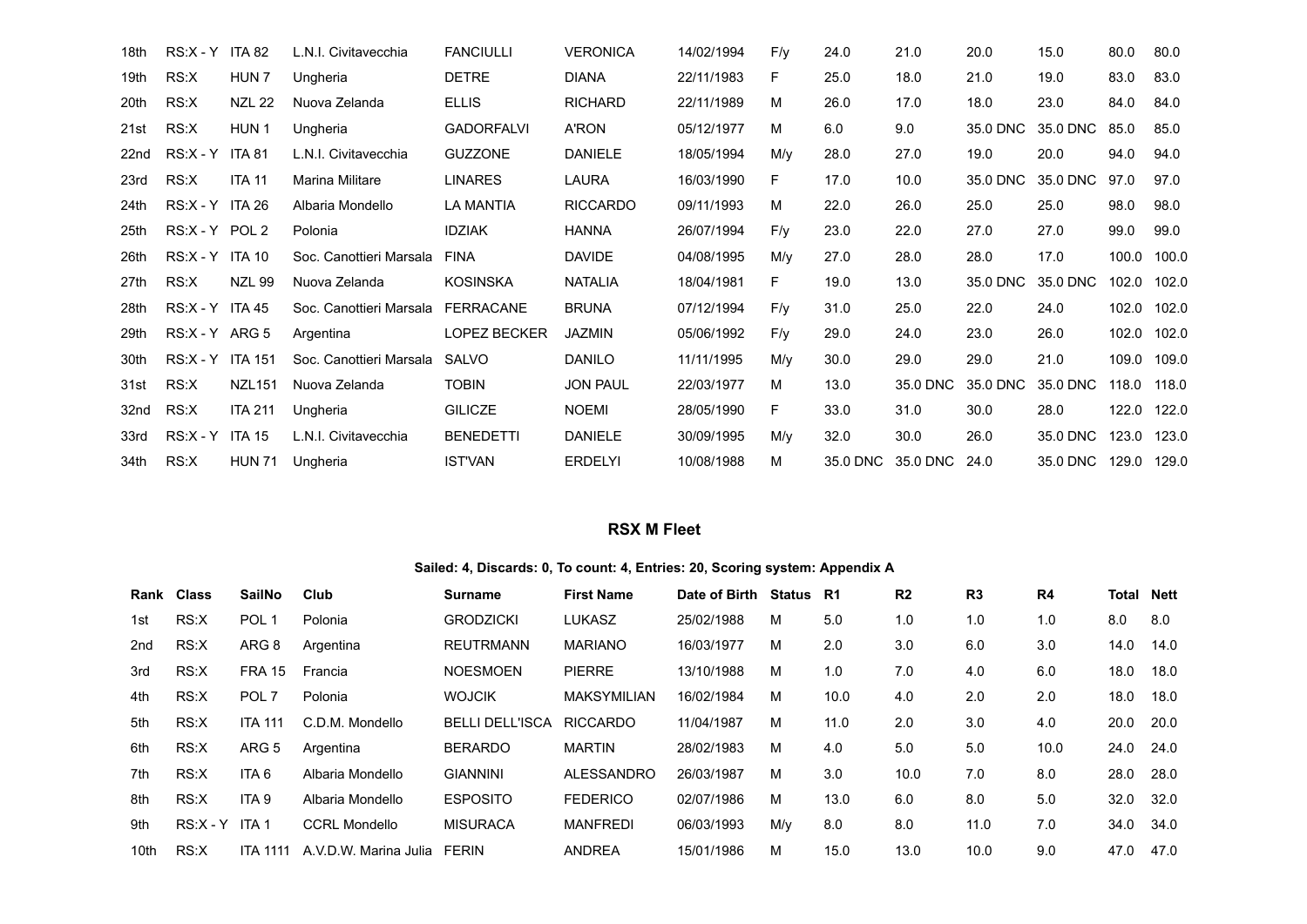| 11th             | RS:X              | ITA <sub>2</sub> | Albaria Mondello     | <b>BAGLIONE</b>   | <b>MARCANTONIO</b> | 19/07/1990 | м   | 9.0  | 11.0                   | 12.0              | 15.0              | 47.0 | 47.0 |
|------------------|-------------------|------------------|----------------------|-------------------|--------------------|------------|-----|------|------------------------|-------------------|-------------------|------|------|
| 12 <sub>th</sub> | $RS:X - Y$ FRA 54 |                  | Francia              | <b>NOESMOEN</b>   | <b>MARC</b>        | 09/01/1994 | M/v | 7.0  | 23.0 DNC 9.0           |                   | 13.0              | 52.0 | 52.0 |
| 13th             | $RS:X - Y$ ITA 61 |                  | <b>CCRL Mondello</b> | <b>PICONE</b>     | <b>ENRICO</b>      | 13/03/1993 | M/v | 16.0 | 12.0                   | 15.0              | 11.0              | 54.0 | 54.0 |
| 16th             | RS:X              | HUN 1            | Ungheria             | <b>GADORFALVI</b> | <b>A'RON</b>       | 05/12/1977 | м   | 6.0  | 9.0                    |                   | 23.0 DNC 23.0 DNC | 61.0 | 61.0 |
| 17th             | $RS:X - Y$ ITA 60 |                  | <b>CCRL Mondello</b> | SALERNO           | <b>FILIPPO</b>     | 10/01/1992 | м   | 17.0 | 17.0                   | 16.0              | 14.0              | 64.0 | 64.0 |
| 18th             | RS:X              | <b>NZL 22</b>    | Nuova Zelanda        | <b>ELLIS</b>      | <b>RICHARD</b>     | 22/11/1989 | м   | 20.0 | 15.0                   | 17.0              | 18.0              | 70.0 | 70.0 |
| 19 <sub>th</sub> | $RS:X - Y$ ITA 81 |                  | L.N.I. Civitavecchia | <b>GUZZONE</b>    | <b>DANIELE</b>     | 18/05/1994 | M/v | 21.0 | 19.0                   | 18.0              | 16.0              | 74.0 | 74.0 |
| 20th             | $RS:X - Y$ ITA 26 |                  | Albaria Mondello     | LA MANTIA         | <b>RICCARDO</b>    | 09/11/1993 | м   | 19.0 | 18.0                   | 20.0              | 19.0              | 76.0 | 76.0 |
| 21st             | RS:X              | <b>NZL151</b>    | Nuova Zelanda        | <b>TOBIN</b>      | <b>JON PAUL</b>    | 22/03/1977 | м   | 12.0 |                        | 23.0 DNC 23.0 DNC | 23.0 DNC          | 81.0 | 81.0 |
| 22nd             | RS:X              | <b>HUN 71</b>    | Ungheria             | <b>IST'VAN</b>    | <b>ERDELYI</b>     | 10/08/1988 | м   |      | 23.0 DNC 23.0 DNC 19.0 |                   | 23.0 DNC          | 88.0 | 88.0 |

### **RSX F - 8.5 M Fleet**

#### **Sailed: 4, Discards: 0, To count: 4, Entries: 14, Scoring system: Appendix A**

|                  | Rank Class        | SailNo           | Club                               | Surname          | <b>First Name</b> | Date of Birth | Status | R1         | R <sub>2</sub> | R3       | R <sub>4</sub> | Total | Nett |
|------------------|-------------------|------------------|------------------------------------|------------------|-------------------|---------------|--------|------------|----------------|----------|----------------|-------|------|
| 1st              | $RS:X - Y$ ITA 88 |                  | L.N.I. Civitavecchia               | <b>CAMBONI</b>   | <b>MATTIA</b>     | 09/01/1994    | M/v    | 1.0        | 4.0            | 1.0      | 1.0            | 7.0   | 7.0  |
| 2nd              | $RS:X - Y$ ITA 82 |                  | L.N.I. Civitavecchia               | <b>FANCIULLI</b> | <b>VERONICA</b>   | 14/02/1994    | F/y    | 5.0        | 5.0            | 2.0      | 2.0            | 14.0  | 14.0 |
| 3rd              | RS:X              | HUN <sub>7</sub> | Ungheria                           | <b>DETRE</b>     | <b>DIANA</b>      | 22/11/1983    | F.     | 6.0        | 3.0            | 3.0      | 4.0            | 16.0  | 16.0 |
| 4th              | $RS:X - Y$        | POL <sub>2</sub> | Polonia                            | <b>IDZIAK</b>    | <b>HANNA</b>      | 26/07/1994    | F/y    | 4.0        | 6.0            | 7.0      | 8.0            | 25.0  | 25.0 |
| 5th              | $RS:X - Y$ ITA 10 |                  | Soc. Canottieri Marsala            | FINA             | <b>DAVIDE</b>     | 04/08/1995    | M/y    | 7.0        | 9.0            | 8.0      | 3.0            | 27.0  | 27.0 |
| 6th              | $RS:X - Y$ ARG 5  |                  | Argentina                          | LOPEZ BECKER     | <b>JAZMIN</b>     | 05/06/1992    | F/y    | 8.0        | 7.0            | 5.0      | 7.0            | 27.0  | 27.0 |
| 7th              | $RS:X - Y$ ITA 45 |                  | Soc. Canottieri Marsala FERRACANE  |                  | <b>BRUNA</b>      | 07/12/1994    | F/y    | $10.0$ 8.0 |                | 4.0      | 6.0            | 28.0  | 28.0 |
| 8th              | RS:X              | <b>ITA 11</b>    | Marina Militare                    | <b>LINARES</b>   | LAURA             | 16/03/1990    | F.     | 2.0        | 1.0            | 13.0 DNC | 13.0 DNC       | 29.0  | 29.0 |
| 9th              | RS:X              | <b>NZL 99</b>    | Nuova Zelanda                      | <b>KOSINSKA</b>  | <b>NATALIA</b>    | 18/04/1981    | F.     | 3.0        | 2.0            | 13.0 DNC | 13.0 DNC       | 31.0  | 31.0 |
| 10th             | RS:X - Y ITA 151  |                  | Soc. Canottieri Marsala            | SALVO            | <b>DANILO</b>     | 11/11/1995    | M/v    | 9.0        | $10.0$ $9.0$   |          | 5.0            | 33.0  | 33.0 |
| 11th             | $RS:X - Y$ ITA 15 |                  | L.N.I. Civitavecchia               | <b>BENEDETTI</b> | <b>DANIELE</b>    | 30/09/1995    | M/v    | 11.0       | 11.0 6.0       |          | 13.0 DNC       | 41.0  | 41.0 |
| 12 <sub>th</sub> | RS:X              | <b>ITA 211</b>   | Ungheria                           | <b>GILICZE</b>   | <b>NOEMI</b>      | 28/05/1990    | F.     | 12.0       | 12.0           | 10.0     | 9.0            | 43.0  | 43.0 |
| 14th             | $RS:X - Y$ ITA 5  |                  | Soc. Canottieri Marsala            | CATALANO         | <b>SILVIO</b>     | 09/01/1994    | M/v    | 18.0       | 16.0 13.0      |          | 12.0           | 59.0  | 59.0 |
| 15th             | $RS:X - Y$ ITA 44 |                  | Soc. Canottieri Marsala BELLISSIMO |                  | <b>ANDREA</b>     | 14/07/1993    | M/y    | 14.0       | 14.0 14.0      |          | 17.0           | 59.0  | 59.0 |

#### **Raceboard Fleet**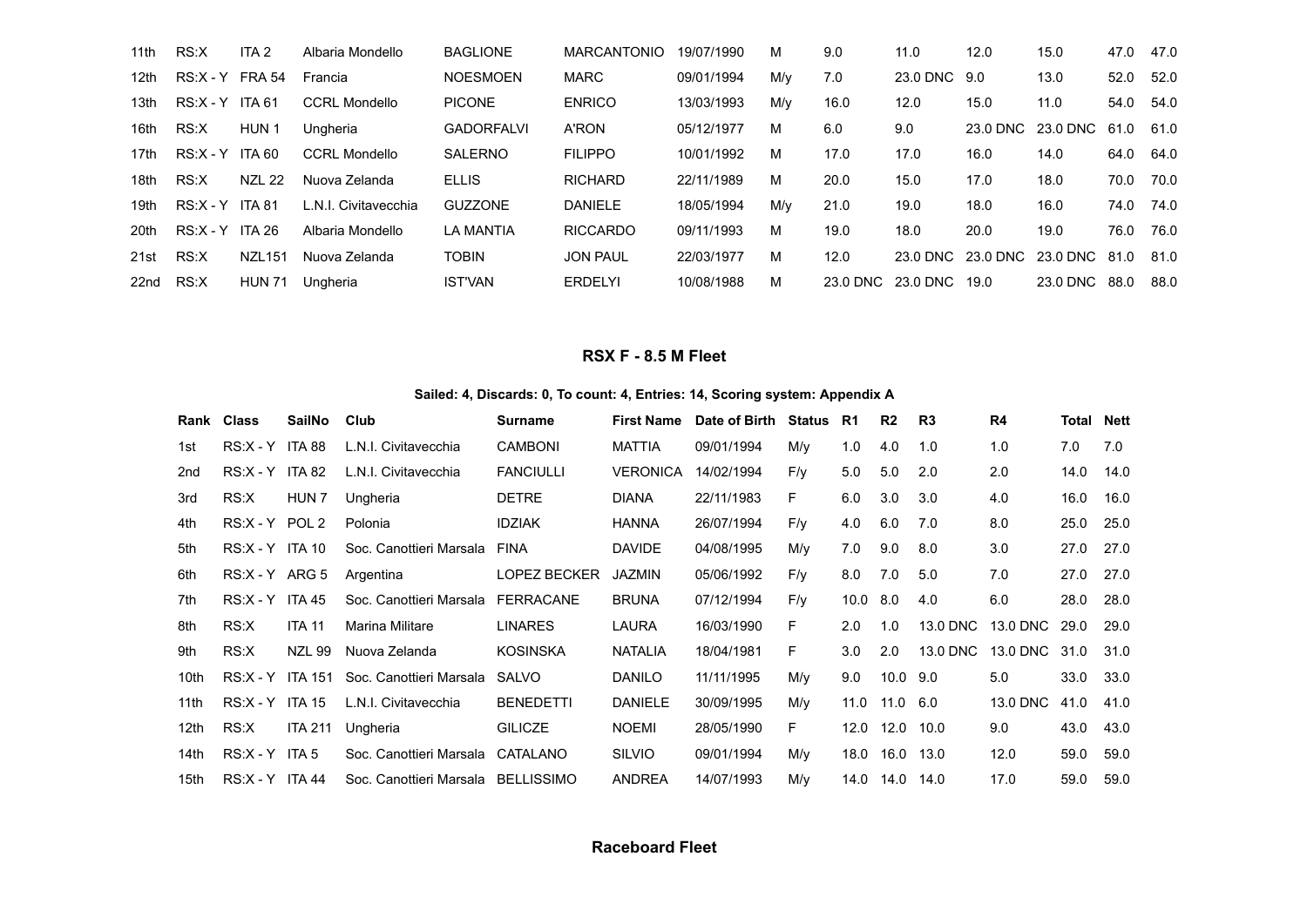#### **Sailed: 4, Discards: 0, To count: 4, Entries: 10, Scoring system: Appendix A**

|      | Rank Class | <b>SailNo</b>  | Club                 | Surname            | <b>First Name</b> | Date of Birth | Status | - R1     | R <sub>2</sub> | R <sub>3</sub> | R4   | Total | <b>Nett</b> |
|------|------------|----------------|----------------------|--------------------|-------------------|---------------|--------|----------|----------------|----------------|------|-------|-------------|
| 1st  | RACEBOARD  | SVK 1          | Slovacchia           | <b>POLLAK</b>      | <b>PATRIK</b>     | 06/09/1972    | M      | 1.0      | 2.0            | 1.0            | 1.0  | 5.0   | 5.0         |
| 2nd  | RACEBOARD  | ITA 36         | Italia               | <b>ALBERTI</b>     | ALESSANDRO        | 12/05/1974    | м      | 2.0      | 1.0            | 2.0            | 2.0  | 7.0   | 7.0         |
| 3rd  | RACEBOARD  | ITA 6          | <b>CNCP</b>          | <b>CASTELLI</b>    | <b>GIUSEPPE</b>   | 14/05/1963    | M      | 3.0      | 3.0            | 3.0            | 3.0  | 12.0  | 12.0        |
| 4th  | RACEBOARD  | TUN 4          | Tunisia              | <b>AYACHI</b>      | <b>SADRY</b>      | 04/02/1987    | м      | 4.0      | 5.0            | 4.0            | 4.0  | 17.0  | 17.0        |
| 5th  | RACEBOARD  | <b>ITA 129</b> | Circolo Vela Sicilia | ANDREUCCETTI       | <b>MARCO</b>      | 28/02/1964    | м      | 5.0      | 4.0            | 6.0            | 7.0  | 22.0  | 22.0        |
| 6th  | RACEBOARD  | <b>ITA 11</b>  | Albaria Mondello     | <b>CINQUEGRANI</b> | <b>ROSARIO</b>    | 25/05/1959    | м      | 7.0      | 6.0            | 5.0            | 5.0  | 23.0  | 23.0        |
| 7th  | RACEBOARD  | ITA 32         | Germania             | PIETROSIUK         | <b>ALEKSANDRA</b> | 18/05/1983    | F.     | 6.0      | 7.0            | 7.0            | 6.0  | 26.0  | 26.0        |
| 8th  | RACEBOARD  | <b>ITA 57</b>  | Germania             | LOFFLER            | <b>HARTI</b>      | 21/03/1936    | м      | 8.0      | 8.0            | 8.0            | 8.0  | 32.0  | 32.0        |
| 9th  | RACEBOARD  | ITA 47         | Albaria Mondello     | DI VINCENZO        | <b>ANTONINO</b>   | 28/02/1958    | м      | 11.0 DNC | 11.0 DNC 9.0   |                | 9.0  | 40.0  | 40.0        |
| 10th | RACEBOARD  | <b>ITA 74</b>  | Albaria Mondello     | <b>SIRCHIA</b>     | GIOVANNI          | 02/02/1950    | м      | 9.0      | 11.0 DNC       | 10.0           | 10.0 | 40.0  | 40.0        |

#### **Techno 293 U15 - U17 Fleet**

#### **Sailed: 4, Discards: 0, To count: 4, Entries: 32, Scoring system: Appendix A**

|                  | Rank Class             | <b>SailNo</b>  | Club                             | <b>Surname</b>         | <b>First Name</b> | Date of Birth | <b>Status</b> | <b>R1</b> | R <sub>2</sub> | R <sub>3</sub> | R4      | <b>Total</b> | <b>Nett</b> |
|------------------|------------------------|----------------|----------------------------------|------------------------|-------------------|---------------|---------------|-----------|----------------|----------------|---------|--------------|-------------|
| 1st              | Techno 293 U17         | <b>FRA 354</b> | Francia                          | <b>CHAILLOT</b>        | <b>ALBERT</b>     | 25/02/1995    | м             | 2.0       | 1.0            | 3.0            | 3.0     | 9.0          | 9.0         |
| 2nd              | Techno 293 U17         | FRA 0          | Francia                          | LABAT                  | <b>MAXIME</b>     | 15/04/1994    | M             | 1.0       | 4.0            | 4.0            | 2.0     | 11.0         | 11.0        |
| 3rd              | Techno 293 U17 RUS 1   |                | Russia                           | ZAGAYNOV               | <b>ANDREY</b>     | 25/02/1995    | м             | 8.0       | 6.0            | 1.0            | 1.0     | 16.0         | 16.0        |
| 4th              | Techno 293 U17 RUS 3   |                | Russia                           | AYVAZYAN               | <b>EVGENY</b>     | 25/02/1995    | м             | 6.0       | 3.0            | 2.0            | $5.0\,$ | 16.0         | 16.0        |
| 5th              | Techno 293 U17 FRA 6   |                | Francia                          | <b>HUMEAU</b>          | <b>CLIDANE</b>    | 13/08/1994    | F             | 5.0       | 2.0            | 8.0            | 11.0    | 26.0         | 26.0        |
| 6th              | Techno 293 U17         | <b>ITA 55</b>  | <b>CCRL Mondello</b>             | <b>MATRACIA</b>        | <b>LUCA</b>       | 05/12/1995    | M             | 10.0      | 8.0            | 6.0            | 4.0     | 28.0         | 28.0        |
| 7th              | Techno 293 U17 ITA 53  |                | <b>CCRL Mondello</b>             | <b>ALFANO</b>          | MASSIMILIANO      | 07/04/1994    | м             | 4.0       | 9.0            | 11.0           | 6.0     | 30.0         | 30.0        |
| 8th              | Techno 293 U17 ESP 80  |                | Spagna                           | <b>SIMO VESPERINAS</b> | <b>ALEJANDRO</b>  | 04/06/1994    | M             | 14.0      | 15.0           | 5.0            | 7.0     | 41.0         | 41.0        |
| 9th              | Techno 293 U17         | GBR 956        | Gran Bretagna                    | <b>SILLS</b>           | <b>SASKIA</b>     | 25/02/1996    | F             | 3.0       | 5.0            | 10.0           | 26.0    | 44.0         | 44.0        |
| 10th             | Techno 293 U17         | <b>ITA 20</b>  | <b>CCRL Mondello</b>             | <b>SPATAFORA</b>       | <b>UMBERTO</b>    | 31/03/1994    | M             | 18.0      | 11.0           | 9.0            | 9.0     | 47.0         | 47.0        |
| 11th             | Techno 293 U17         | GBR 60         | Gran Bretagna                    | <b>SILLS</b>           | <b>IMOGEN</b>     | 25/02/1996    | F             | 7.0       | 10.0           | 16.0           | 19.0    | 52.0         | 52.0        |
| 12th             | Techno 293 U15 ITA 66  |                | <b>CCRL Mondello</b>             | <b>LEPORATTI</b>       | <b>LUDOVICO</b>   | 03/05/1996    | м             | 15.0      | 17.0           | 12.0           | 8.0     | 52.0         | 52.0        |
| 13 <sub>th</sub> | Techno 293 U15 RUS 271 |                | Russia                           | <b>ELFUTINA</b>        | <b>STEFANIYA</b>  | 12/07/1997    | F             | 20.0      | 16.0           | 7.0            | 14.0    | 57.0         | 57.0        |
| 14th             | Techno 293 U17 ESP 81  |                | Spagna                           | <b>SINDREU RIBA</b>    | <b>JOAN</b>       | 10/11/1995    | M             | 9.0       | 26.0           | 15.0           | 10.0    | 60.0         | 60.0        |
| 15th             | Techno 293 U15 ITA 91  |                | <b>CCRL Mondello</b>             | <b>SPATAFORA</b>       | CARLO             | 23/04/1997    | M             | 13.0      | 12.0           | 23.0           | 12.0    | 60.0         | 60.0        |
| 16th             | Techno 293 U15 ITA 3   |                | Soc. Canottieri Marsala DE MARCO |                        | <b>ETTORE</b>     | 12/07/1997    | м             | 19.0      | 7.0            | 19.0           | 18.0    | 63.0         | 63.0        |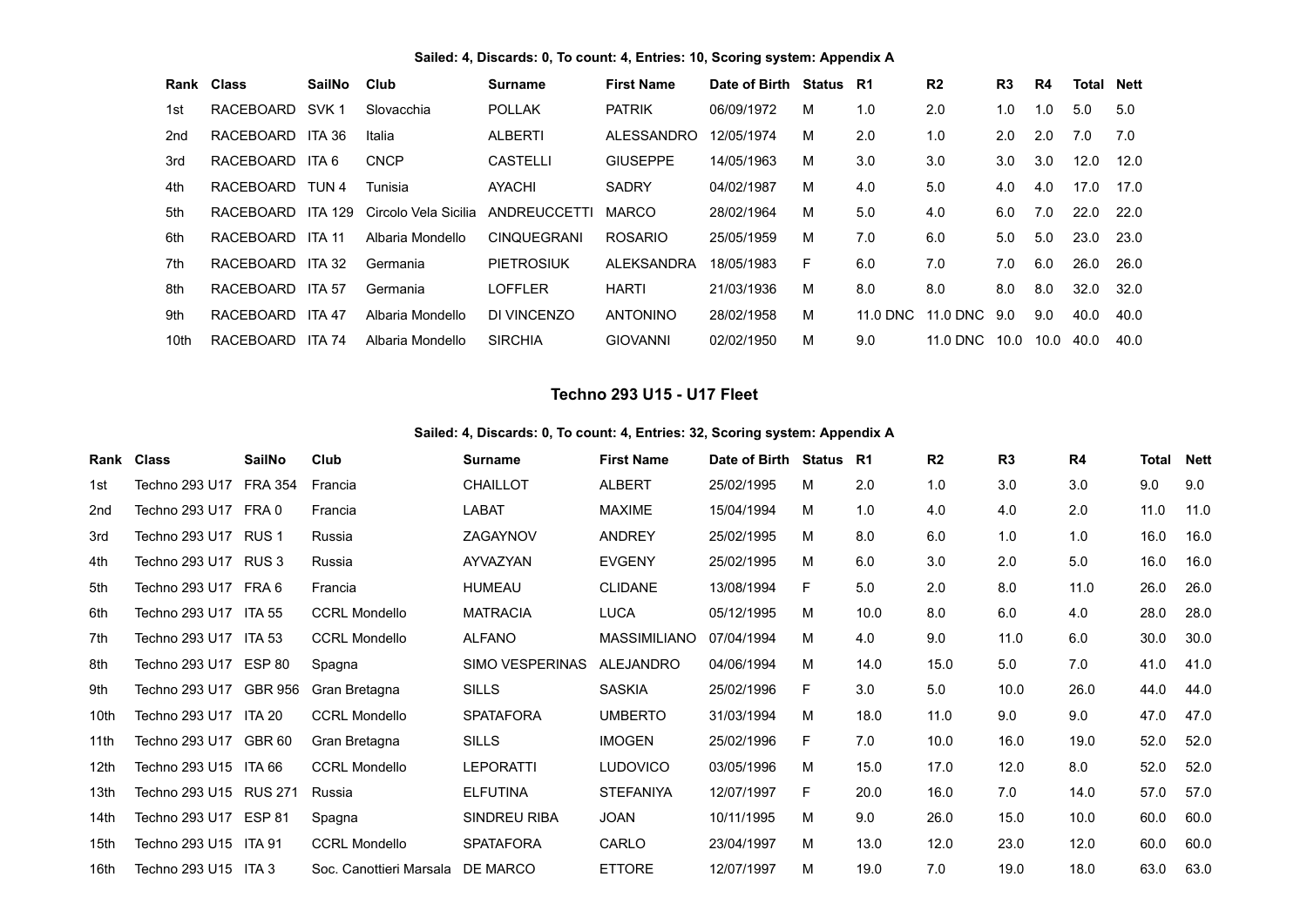| 17th             | Techno 293 U15 ITA 48  |                | <b>CCRL Mondello</b>    | <b>VINCIGUERRA</b>     | <b>ALBERTO</b>  | 02/07/1996 | м | 12.0     | 18.0     | 18.0     | 15.0                                | 63.0        | 63.0  |
|------------------|------------------------|----------------|-------------------------|------------------------|-----------------|------------|---|----------|----------|----------|-------------------------------------|-------------|-------|
| 18th             | Techno 293 U17         | <b>HUN 199</b> | Ungheria                | <b>ANDRAS</b>          | <b>NIKL</b>     | 08/10/1995 | м | 21.0     | 19.0     | 13.0     | 13.0                                | 66.0        | 66.0  |
| 19th             | Techno 293 U15 GBR 748 |                | Gran Bretagna           | <b>BUSHELL</b>         | <b>MAX</b>      | 16/10/1996 | М | 17.0     | 14.0     | 14.0     | 24.0                                | 69.0        | 69.0  |
| 20th             | Techno 293 U15 ITA 999 |                | Albaria Mondello        | <b>ZERILLO</b>         | <b>GIUSEPPE</b> | 11/03/1997 | м | 23.0     | 13.0     | 22.0     | 16.0                                | 74.0        | 74.0  |
| 21st             | Techno 293 U15 ITA 33  |                | C.D.M. Mondello         | <b>MACALUSO</b>        | <b>LEONARDO</b> | 13/12/1997 | M | 11.0     | 24.0     | 17.0     | 25.0                                | 77.0        | 77.0  |
| 22 <sub>nd</sub> | Techno 293 U17 TUN 2   |                | Tunisia                 | YOUSSEF                | <b>MABROUK</b>  | 12/12/1995 | м | 16.0     | 21.0     | 24.0     | 23.0                                | 84.0        | 84.0  |
| 23rd             | Techno 293 U17         | TUN 1          | Tunisia                 | MANKAI                 | <b>YASSINE</b>  | 24/01/1994 | м | 22.0     | 20.0     | 20.0     | 27.0                                | 89.0        | 89.0  |
| 24th             | Techno 293 U15 ITA 10  |                | Soc. Canottieri Marsala | <b>BOLOGNA</b>         | <b>EUGENIA</b>  | 03/02/1997 | F | 24.0     | 25.0     | 21.0     | 21.0                                | 91.0        | 91.0  |
| 25th             | Techno 293 U15 ESP 78  |                | Spagna                  | PARES PARAMO           | <b>ELENA</b>    | 16/01/1996 | F | 25.0     | 23.0     | 25.0     | 22.0                                | 95.0        | 95.0  |
| 26th             | Techno 293 U15 ITA 12  |                | C.D.M. Mondello         | <b>RAMPOLLA</b>        | <b>GABRIELE</b> | 27/12/1996 | м | 33.0 DNC | 22.0     | 26.0     | 17.0                                | 98.0        | 98.0  |
| 27th             | Techno 293 U15 ITA 27  |                | Soc. Canottieri Marsala | MANISCALCO             | <b>GIADA</b>    | 08/03/1996 | F | 26.0     | 28.0     | 29.0     | 28.0                                | 111.0       | 111.0 |
| 28th             | Techno 293 U15 ITA 411 |                | C.D.M. Mondello         | <b>AMATO</b>           | <b>GAIA</b>     | 01/01/1997 | F | 33.0 DNC | 33.0 DNC | 28.0     | 20.0                                | 114.0       | 114.0 |
| 29th             | Techno 293 U15 HUN 197 |                | Ungheria                | <b>BARTHA</b>          | <b>TAMAS</b>    | 04/11/1996 | М | 27.0     | 27.0     | 27.0     | 33.0 DNC                            | 114.0       | 114.0 |
| 30th             | Techno 293 U17 ITA 140 |                | <b>CCRL Mondello</b>    | <b>CASCIO INGURGIO</b> | <b>PIETRO</b>   | 13/04/1995 | м | 33.0 DNC | 29.0     | 30.0     | 29.0                                | 121.0 121.0 |       |
| 31st             | Techno 293 U15 0       |                | Albaria Mondello        | <b>STASSI</b>          | <b>UMBERTO</b>  | 15/09/1997 | M | 33.0 DNC | 33.0 DNC | 33.0 DNC | 33.0 DNC                            | 132.0       | 132.0 |
| 31st             | Techno 293 U15 XX      |                | Albaria Mondello        | D'AMICO                | <b>ANDREA</b>   | 17/11/1997 | M |          |          |          | 33.0 DNC 33.0 DNC 33.0 DNC 33.0 DNC | 132.0       | 132.0 |

### **Techno 293 U13 Fleet**

#### **Sailed: 4, Discards: 0, To count: 4, Entries: 13, Scoring system: Appendix A**

|      | Rank Class             | SailNo | Club                                            | Surname        | <b>First Name</b>        | Date of Birth | Status R1 |          | R2       | R3   | R4       | <b>Total Nett</b> |      |
|------|------------------------|--------|-------------------------------------------------|----------------|--------------------------|---------------|-----------|----------|----------|------|----------|-------------------|------|
| 1st. | Techno 293 U13 ITA 17  |        | <b>CCRL Mondello</b>                            | CANGEMI        | <b>ANTONINO</b>          | 03/07/1998    | M         | 1.0      | 2.0      | 2.0  | 2.0      | 7.0               | 7.0  |
| 2nd  |                        |        | Techno 293 U13 ITA 166 C.D.M. Mondello SAPIA    |                | ALESSANDRO               | 25/11/1998    | м         | 4.0      | 1.0      | 4.0  | 1.0      | 10.0              | 10.0 |
| 3rd  |                        |        | Techno 293 U13 ITA 152 Albaria Mondello ZERILLO |                | <b>ALBERTO</b>           | 08/10/1998    | M         | 3.0      | 4.0      | 1.0  | 4.0      | 12.0              | 12.0 |
| 4th  | Techno 293 U13 ITA 151 |        | Albaria Mondello DI STEFANO                     |                | <b>ROBERTO</b>           | 12/05/1998    | м         | 2.0      | 3.0      | 3.0  | 6.0      | 14.0              | 14.0 |
| 5th  |                        |        | Techno 293 U13 ITA 165 C.D.M. Mondello          | TOMASELLO      | <b>FRANCESCO</b>         | 02/09/1998    | м         | 5.0      | 8.0      | 6.0  | 10.0     | 29.0              | 29.0 |
| 6th  |                        |        | Techno 293 U13 ITA 155 CCRL Mondello            | CONTI          | <b>GUGLIELMO CARMELO</b> | 04/03/1998    | м         | 8.0      | 11.0 9.0 |      | 3.0      | 31.0              | 31.0 |
| 7th  | Techno 293 U13 ITA 6   |        | Albaria Mondello GERACI                         |                | LORENZO                  | 05/08/1998    | м         | 7.0      | 6.0      | 11.0 | 8.0      | 32.0              | 32.0 |
| 8th  | Techno 293 U13 ITA 154 |        | Albaria Mondello                                | TORCHIA        | <b>SIMONA</b>            | 02/12/1998    | F.        | 6.0      | 5.0      | 8.0  | 14.0 DNC | 33.0              | 33.0 |
| 9th  |                        |        | Techno 293 U13 ITA 188 CCRL Mondello            | ARTIOLI        | <b>CARLO GIULIO</b>      | 26/08/1998    | м         | 10.0 9.0 |          | 7.0  | 7.0      | 33.0              | 33.0 |
| 10th | Techno 293 U13 ITA 153 |        | Albaria Mondello                                | <b>TORCHIA</b> | LAURA                    | 02/12/1998    | E         | 11.0     | 12.0 5.0 |      | 9.0      | 37.0              | 37.0 |
| 11th | Techno 293 U13 ITA 77  |        | Albaria Mondello                                | GIAMMANCO      | <b>ANDREA</b>            | 05/05/1998    | м         | 9.0      | 7.0      | 10.0 | 11.0     | 37.0              | 37.0 |
| 12th | Techno 293 U13 ITA 200 |        | <b>CCRL Mondello</b>                            | ALFANO         | <b>ISABELLA</b>          | 29/10/1998    | F.        | 12.0     | 10.0     | 12.0 | 5.0      | 39.0              | 39.0 |